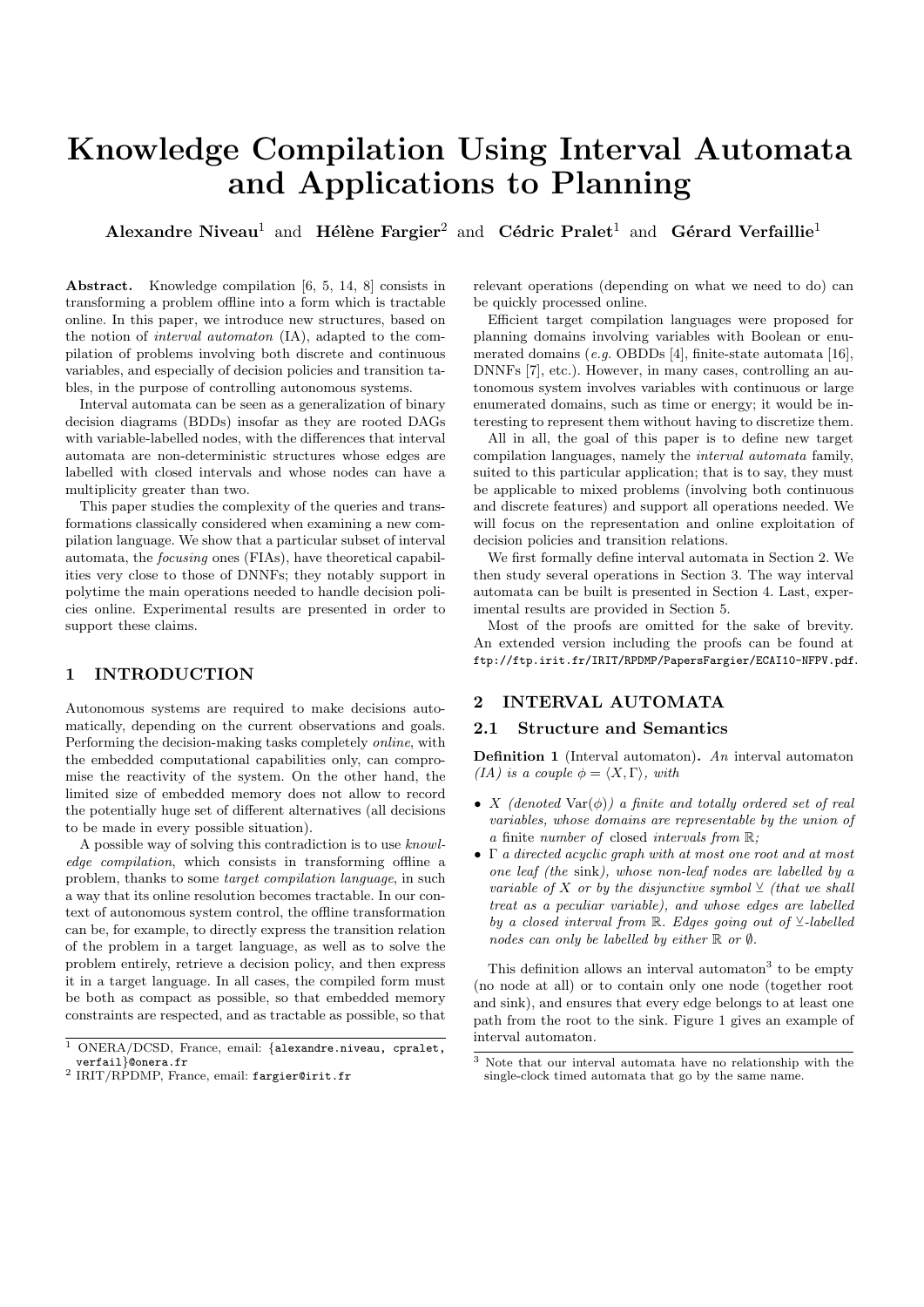

Figure 1. An example of interval automaton. Its model set (see Definition 2), represented as a union of boxes, is  $[-10, 10] \times [0, 10.6]$  ∪  $[-10, 10] \times [24.4, 32]$  ∪  $[-10, 10] \times [41, 59]$  ∪  $[8, 67.5] \times [0, 10.6] \cup [8, 67.5] \times [24.4, 32] \cup [8, 67.5] \times [41, 59] \cup$  $[90, 92] \times [0, 10.6] \cup [90, 92] \times [24.4, 32] \cup [90, 92] \times [41, 59].$ 

For  $x \in X$ , Dom $(x) \subseteq \mathbb{R}$  denotes the *domain* of x, which can either be enumerated  $(Dom(x) = {1, 3, 56, 4.87})$ or continuous  $(Dom(x) = [1, 7] \cup [23.4, 28]$ . By convention,  $Dom(\vee) = \mathbb{R}$ . We call "box" a cartesian product of intervals. For  $Y = \{y_1, \ldots, y_k\} \subseteq X$ , such that the  $y_i$  are sorted in ascending order,  $Dom(Y)$  denotes  $Dom(y_1) \times \cdots \times Dom(y_k)$ , and  $\vec{y}$  denotes a Y-assignment of variables from Y, i.e.  $\vec{y} \in \text{Dom}(Y)$ . When  $Y \cap X = \emptyset$ ,  $\vec{x} \cdot \vec{y}$  is the *concatenation* of  $\vec{x}$  and  $\vec{y}$ . Last,  $\vec{y}(y_i)$  denotes the value assigned to  $y_i$  in  $\vec{y}$ .

Let  $\phi = \langle X, \Gamma \rangle$  be an interval automaton, N a node and E an edge in Γ. We can then define the following elements:

- Root( $\phi$ ) the root of  $\Gamma$  and  $\text{Sink}(\phi)$  its sink;
- $|\phi|$  the *size* of  $\phi$ , *i.e.* the number of edges of  $\Gamma$  plus the number of intervals needed to represent the domains of the variables;
- Out<sub> $\phi(N)$ </sub> (resp. In $_{\phi}(N)$ ) the set of outgoing (resp. incoming) edges of  $N$ ;
- $Var_{\phi}(N)$  the variable labelling N (by convention  $Var_{\phi}(\text{Sink}(\phi)) = \vee$ ;
- $Src_{\phi}(E)$  the node from which E comes and  $Dest(E)$  the node to which  $E$  points;
- Itv<sub>b</sub> $(E)$  the interval labelling E;
- $Var_{\phi}(E) = Var_{\phi}(Src(E))$  the variable associated with E.

When there is no ambiguity, we forget to use the  $\phi$  subscript. An IA can be seen as a compact representation of a Boolean function over discrete or continuous variables. This function is the interpretation function of the interval automaton:

Definition 2 (Semantics of an interval automaton). An interval automaton  $\phi$  on X (i.e. we denote  $X = \text{Var}(\phi)$ ) represents a function from  $Dom(X)$  to  $\{\top, \bot\}$ . This function, called its interpretation function  $I(\phi)$ , is defined as follows: for every X-assignment  $\vec{x}$ ,  $I(\phi)(\vec{x}) = \top$  if and only if there exists a path p from the root to the sink of  $\phi$  such that for each edge E along p, either  $Var(E) = \mathcal{Y}$  and  $Itv(E) \neq \emptyset$ , or  $\vec{x}(\text{Var}(E)) \in \text{Itv}(E).$ 

We say that  $\vec{x}$  is a model of  $\phi$  whenever  $I(\phi)(\vec{x}) = \top$ . Mod( $\phi$ ) denotes the set of models of  $\phi$ .

 $\phi$  is said to be equivalent to another IA  $\psi$  (denoted  $\phi \equiv \psi$ ) iff  $Mod(\phi) = Mod(\psi)$ .

Note that the interpretation function of the empty automaton always returns ⊥, since an empty IA contains no path from the root to the sink. Conversely, the interpretation function of the one-node automaton always returns  $\top$ , since in the one-node IA, the only path from the root to the sink contains no edge. We can now introduce useful definitions:

**Definition 3** (Consistency, validity, context). Let  $\phi$  be an interval automaton on X.

 $\phi$  is said to be consistent (resp. valid) if and only if  $Mod(\phi) \neq \emptyset$  (resp.  $Mod(\phi) = Dom(X)$ ).

A value  $\omega \in \mathbb{R}$  is said to be consistent for a variable  $y \in X$ in  $\phi$  if and only if there exists an X-assignment  $\vec{x}$  in  $Mod(\phi)$ such that  $\vec{x}(y) = \omega$ .

The set of all consistent values for y in  $\phi$  is called the context of y in  $\phi$  and denoted Ctxt<sub> $\phi$ </sub>(y).

We will see in the following that deciding whether an IA is consistent is not tractable. One of the reasons is that the intervals along a path do not have a nested structure: on a given path, the intervals related to the same variable can enlarge after having shrunk, and conversely. They can even be conflicting, hence the intractability of the consistency request. We will therefore consider focusing IAs, *i.e.* IAs in which intervals can only shrink from the root to the sink.

Definition 4 (Focusing interval automata). A focusing edge in an interval automaton  $\phi$  is an edge E such that all edges E' on a path from the root of  $\phi$  to  $\text{Src}(E)$  such that  $\text{Var}(E)$  =  $Var(E')$  verify  $Itv(E) \subseteq Itv(E')$ .

A focusing interval automaton (FIA) is an IA containing only focusing edges.

An example of FIA can be found on Fig. 2.



Figure 2. An example of focusing interval automaton. Variable domains are as follows:  $Dom(x) = [0, 100]$ ,  $Dom(y) = [0, 100]$  and  $Dom(z) = \{0, 3, 7, 10\}.$ 

As suggested by Fig. 1, the size of the automaton can be exponentially lower than the size of its extended model set (described as an union of boxes). This is notably due to the fact that IAs can be reduced by suppressing redundancies, in the manner of BDDs and NNFs. Before detailing this reduction operation, let us enlighten the relationships between IAs and these kinds of structures.

#### 2.2 Relationships with BDDs and other target languages

Introduced by Bryant in [4], Binary Decision Diagrams (BDDs) are rooted directed acyclic graphs that represent Boolean functions of Boolean variables. They have exactly two leaves, respectively labelled  $\top$  and  $\bot$ ; their non-leaf nodes are labelled by a Boolean variable and have exactly two outgoing edges, also respectively labelled  $\top$  and  $\bot$  (or equivalently 1 and 0). A free BDD (FBDD) is a BDD that satisfies the readonce property (each path contains at most one occurrence of each variable). Whenever a same order is imposed on the variables along every path, we get an ordered BDD (OBDD).

Interval automata can be understood as a generalization of BDDs. The interpretation function of BDDs is indeed similar to the one of IAs: for a given assignment of the variables, the function's value is  $\top$  if and only if there exists a path from the root to the  $\top$ -labelled leaf such that the given assignment is coherent with each edge along the path.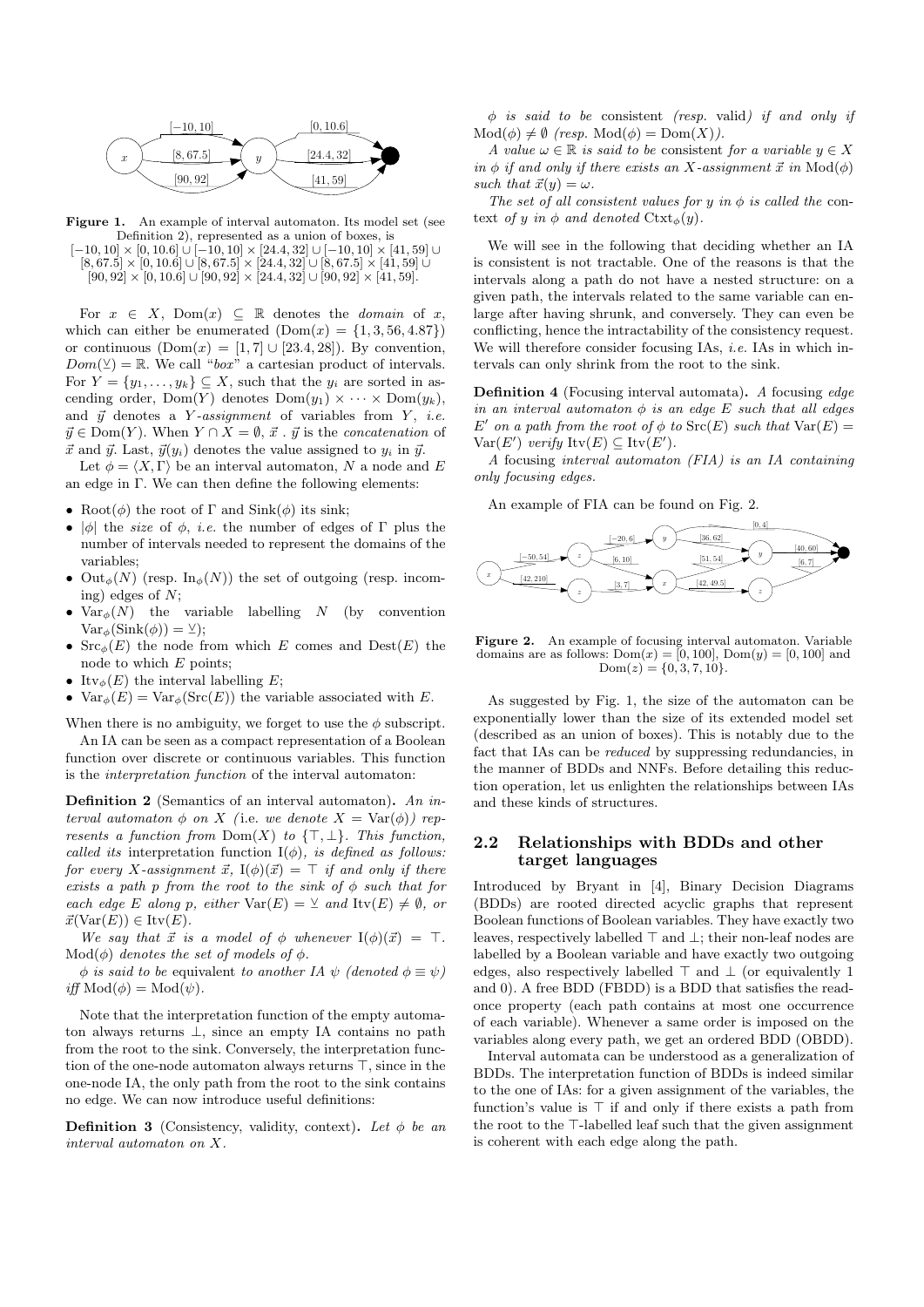We see that, when interpreting a BDD, it is possible to ignore the ⊥-labelled leaf. Now, if we remove this leaf, a BDD is an IA the intervals of which are  $[0, 0]$  or  $[1, 1]$ :

Proposition 5 (Correspondence between IAs and BDDs). Any BDD can be expressed in the form of an equivalent IA, in time linear in the BDD's size.

This *linear translatability* will help prove further propositions. It can also be used to translate any FBDD or OBDD in the FIA framework:

Proposition 6 (Correspondence between FIAs and FBDDs). Any FBDD (and thus any OBDD) can be expressed in the form of an equivalent FIA, in time linear in the FBDD's size.

The main difference between the IA family and the BDD family (including ADDs) is that IAs are not required to be deterministic (the same solution can be checked over several paths of the automaton, which potentially allows gain in space), and obviously that IAs are not limited to Boolean variables. Vempaty's automata [16, 1], SLDDs [19] and signed logic [2] also support non Boolean domains, but are restricted to finite domains. Vempaty's automata are moreover ordered structures, just like OBDDs or interval diagrams [15]. is an IA the interaction of the state of the function of the state of the state of the state of the state of the state of the state of the state of the state of the state of the state of the state of the state of the stat

To compile Boolean functions over continuous variables, one could use the spatial access method "R\*-tree" [3], which is a tree (not a graph) whose nodes are labelled by boxes. However, since it has not been introduced as a target compilation language, the feasibility of useful operations (conditioning, forgetting. . . ) have not been studied yet.

Interestingly, FIA are not decomposable structures in the sense of DNNFs [7], but keep the essence of the decomposability property: they are linkless  $[11]$  — in a FIA, a variable restriction can be repeated on a path (in terms of NNFs, on the two sides of an AND node), but the restrictions cannot conflict (with the noticeable exception of  $\emptyset$ -marked edges, that are typically removed when reducing the automaton).

#### 2.3 Reduction

Like a BDD, an interval automaton can be reduced in size without changing its semantics by merging some nodes or edges. The reduction operations introduced thereafter are based on the notions of isomorphic, stammering and undecisive nodes, and of contiguous and unreachable edges. Some of these notions are straightforward generalizations of definitions introduced in the context of BDDs [4], while others are specific to interval automata.

**Definition 7** (Isomorphic nodes). Two non-leaf nodes  $N_1$ ,  $N_2$  of an IA  $\phi$  are isomorphic if and only if

- $Var(N_1) = Var(N_2);$
- there exists a bijection  $\sigma$  from  $Out(N_1)$  onto  $Out(N_2)$ , such that  $\forall E \in \text{Out}(N_1), \text{Itv}(E) = \text{Itv}(\sigma(E))$  and  $\text{Dest}(E) =$  $\mathrm{Dest}(\sigma(E)).$

Isomorphic nodes are redundant, as they represent the same



Figure 3. Merging of isomorphic nodes.

**Definition 8** (Stammering node). A non-root node  $N$  of an IA  $\phi$  is stammering if and only if all parent nodes of N are labelled by  $\text{Var}(N)$ , and either  $|\text{Out}(N)| = 1$  or  $|\text{In}(N)| = 1$ .

Stammering nodes are useless, since the information they bring could harmlessly be deported to their parents (see Figure 4).



Figure 4. Merging of stammering nodes.

**Definition 9** (Undecisive node). A node N of an IA  $\phi$  is undecisive if and only if  $|\text{Out}(N)| = 1$  and  $E \in \text{Out}(N)$  is such that  $Dom(\text{Var}(E)) \subseteq \text{Itv}(E)$ .

An undecisive node does not restrict the solutions corresponding to the paths it is in; it is "automatically" crossed (see Figure 5).



Figure 5. Elimination of undecisive nodes.

**Definition 10** (Contiguous edges). Two edges  $E_1$ ,  $E_2$  of an IA  $\phi$  are contiguous if and only if

- $\text{Src}(E_1) = \text{Src}(E_2);$
- Dest $(E_1)$  = Dest $(E_2)$ ;
- there exists an interval  $I \subseteq \mathbb{R}$  such that  $I \cap \text{Dom}(\text{Var}(E_1)) =$  $(\text{Itv}(E_1) \cup \text{Itv}(E_2)) \cap \text{Dom}(\text{Var}(E_1)).$

Contiguous edges both come from the same node, both point to the same node and are not disjoint (modulo the domain of their variable): they could be replaced by a single edge (see Figure 6). For example, in the case of an integer-valued variable, a couple of edges labelled  $[0, 3]$  and  $[4, 8]$  respectively is equivalent to a single edge labelled [0, 8].



Figure 6. Merging of contiguous edges.

**Definition 11** (Unreachable edge). An edge E of an IA  $\phi$  is unreachable *if and only if*  $Itv(E) \cap Dom(Var(E)) = \emptyset$ .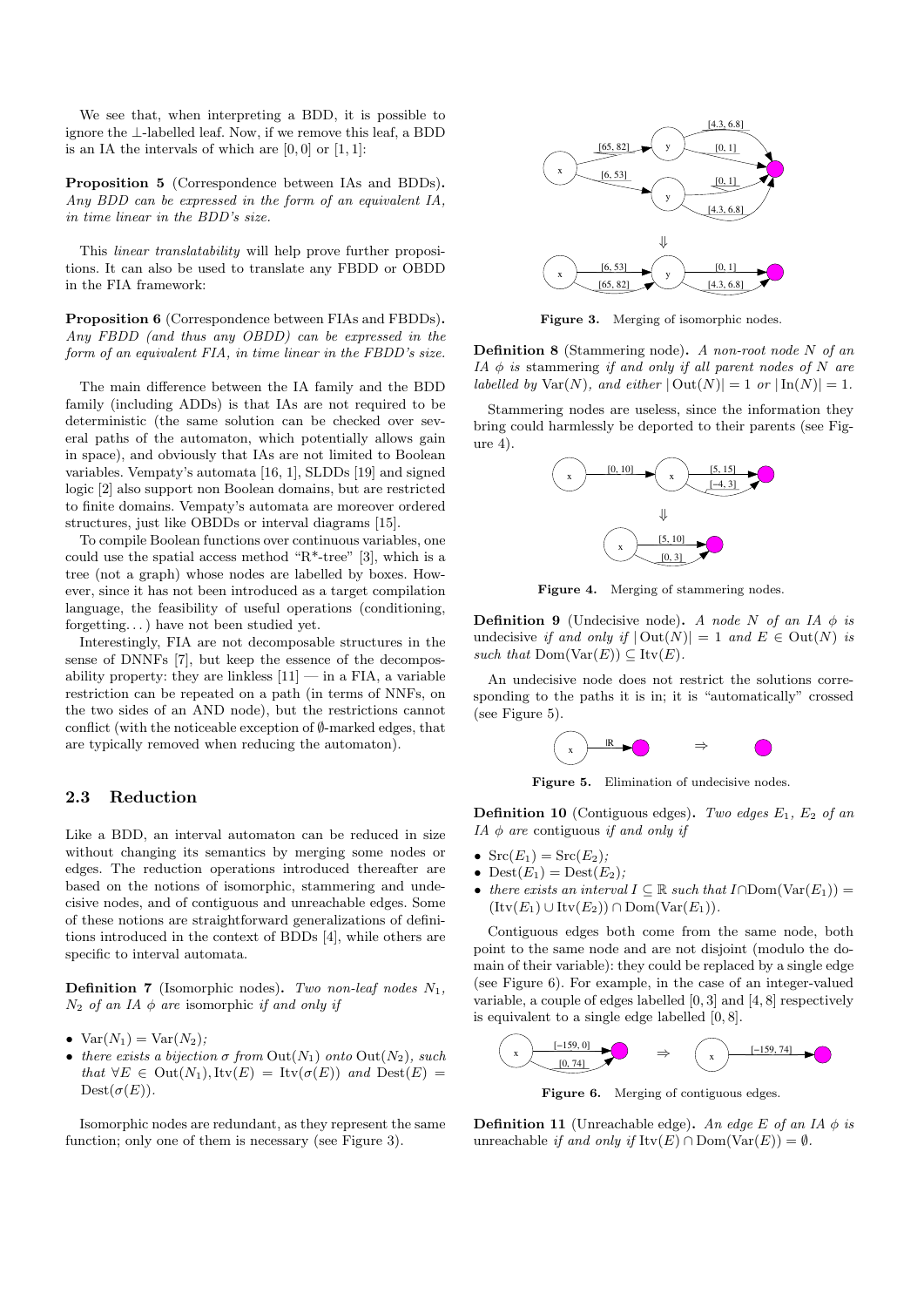An unreachable edge will never be crossed, as no value in its label is coherent with the variable domain (see Figure 7).



Figure 7. Elimination of unreachable edges (here  $Dom(x) = \mathbb{R}_+$ .

Definition 12 (Reduced interval automaton). An interval automaton  $\phi$  is said to be reduced if and only if

- no node of  $\phi$  is isomorphic to another, stammering, or undecisive;
- no edge of  $\phi$  is contiguous to another or unreachable.

In the following, we can consider only reduced IAs since reduction can be done in time polynomial in the size of the structure.

Proposition 13 (Reduction of an IA). There exists a polytime algorithm that transforms any IA  $\phi$  into an equivalent reduced IA  $\phi'$  such that  $|\phi'| \leq |\phi|$ .

The first result we get on FIAs is that they are not harder to reduce than IAs: our reduction algorithm maintains the focusing property when applied on a FIA.

Proposition 14 (Reduction of a FIA). There exists a polytime algorithm that transforms any FIA  $\phi$  into an equivalent reduced FIA  $\phi'$  such that  $|\phi'| \leq |\phi|$ .

#### 3 REQUESTS ON INTERVAL AUTOMATA

As previously said, an interval automaton represents a function from some set of variables to  $\{\bot, \top\}$ . This section formalizes the main queries and transformations that could be useful in a planning context. For the sake of exhaustivity, we also introduce requests that are classically studied when evaluating the facilities of a compilation language [7].

#### 3.1 Useful Operations for Planning

Compilation of decision policies In a planning context, we first want to represent by an interval automaton a decision policy  $\delta$  produced by some planning algorithm. In this case,  $\delta$  is a function which holds on two sets of variables, the set S of state variables and the set D of decision variables. For any S-assignment  $\vec{s}$  and any D-assignment  $\vec{d}$ ,  $\delta(\vec{s} \cdot \vec{d}) = \top$  if and only if  $\vec{d}$  is a suitable decision in state  $\vec{s}$ .

In order to exploit a decision policy  $\delta$  online, two basic operations are required. First, each time a new state instantiation  $\vec{s}$  is observed, we need to determine the set of decisions suiting  $\vec{s}$  according to  $\delta$ . This operation corresponds to *conditioning*  $\delta$ by  $\vec{s}$ . One of the suitable decisions must then be extracted, to be executed. This operation corresponds to model extraction. Both operations will be defined formally in the sequel.

Concerning the elaboration of a decision policy, consider that it is built incrementally by some planning algorithm, until it covers the whole set of reachable states. In this case, incrementally building  $\delta$  means adding in  $\delta$  new pairs  $(\vec{s}, d)$ such that decision  $\vec{d}$  covers state  $\vec{s}$ . To do so, if  $\delta$  is represented

at each step by an interval automaton, we need to perform operations of the form  $\delta := \delta \vee (\vec{s} \cdot \vec{d})$ , that is *disjunctions*.

It is worth noticing that in the final policy, all the possible decisions for a given state are of equal interest (relative plausibilities are not expressed in IA), even if the original problem is stochastic. This does not prevent to build such a policy from a stochastic problem. Once a decision policy has been built, be the initial problem stochastic or not, fully observable or not, it can be compiled into an IA.

Compilation of transition relations IAs can also be used to represent the basic data involved in a planning domain: the set of possible initial states, of goal states, and the transition relation defining the possible transitions of a given system. Let us consider the example of a non-stochastic<sup>4</sup> transition relation T. Such a relation holds on three sets of variables: the set  $S$  of variables representing the current state, the set D of variables representing a decision made, and the set  $S'$  of variables representing the state after the decision is applied. For any  $S \cup D \cup S'$ -assignment  $\vec{s} \cdot \vec{d} \cdot \vec{s'}$ ,  $\delta(\vec{s} \cdot \vec{d} \cdot \vec{s'}) = \top$ means that  $\vec{s'}$  is a possible successor state when decision  $\vec{d}$  is applied in state  $\vec{s}$ .

Several operations may be needed to efficiently manipulate transition relations compiled as IAs. Notably, in forward approaches of planning, it may be useful to efficiently compute, for a current state  $\vec{s}$  and a decision  $\vec{d}$ , the set S' of possible successors of  $\vec{s}$ , that is  $S'$ -instantiations  $\vec{s'}$  such that  $T(\vec{s}, d, \vec{s'}) = \top$ . This requires the operations of conditioning, to assign  $\vec{s}$  and  $\vec{d}$  in T, and of model enumeration, to get all possible successors  $\vec{s'}$ . When actions have a deterministic effect, the transition relation  $T$  becomes a transition function and *model extraction* suffices to get the only possible successor state  $\vec{s'}$ . Manipulation of deterministic transition functions cover practical deterministic planning problems, in which the objective is to build offline a controller able to face any possible initial situation (an alternative to the planning/replanning approach).

All operations interesting in a planning context, as well as other standard requests, are formally defined in the following.

# 3.2 Operations on Interval Automata

Let us detail the operations<sup>5</sup> we will focus on, and check whether they can be performed efficiently on the compiled form. We first introduce the queries, that is, the operations which return information about an IA.

Definition 15 (Queries). Let L denote a subset of the IA language.

• L satisfies  $CO$  (resp. VA) iff there exists a polytime algorithm that maps every automaton  $\phi$  from L to 1 if  $\phi$  is

<sup>4</sup> IAs do not express plausibilities. Yet, using IAs for compiling stochastic transition relations (and policies) is a natural extension of our work. This extension can be achieved by adding prob-

abilities on the edges, thus making valued IAs, closer to SLDDs. <sup>5</sup> CO stands for "COnsistency", VA for "VAlidity", EQ for "EQuivalence", MC for "Model Checking", MX for "Model eXtraction", ME for "Model Enumeration", CX for "Context Extraction", CD for "ConDitioning", FO for "FOrgetting", EN for "ENsuring", SCD, SFO, SEN for "Single CD, FO, EN", ∧C, ∨C for "∧, ∨-Closure", ∧BC, ∨BC for "∧, ∨-Binary Closure", and ∧tC for "Closure under conjunction with a term".

 $^6$  One can also use "supports".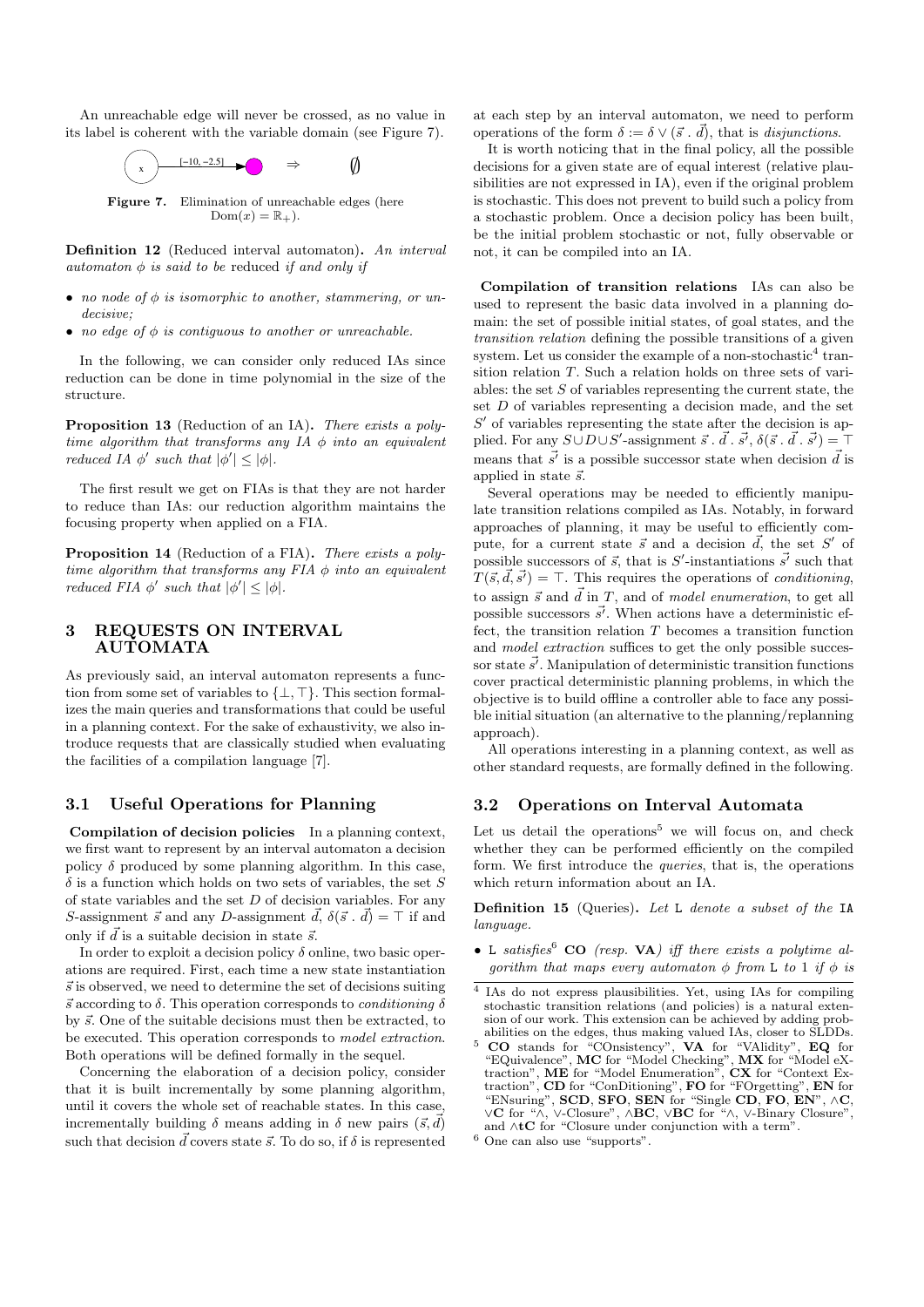consistent (resp. valid), and to 0 otherwise.

- L satisfies EQ iff there exists a polytime algorithm that maps every pair of automata  $(\phi, \phi')$  from L to 1 if  $\phi \equiv \phi'$ and to 0 otherwise.
- L satisfies MC iff there exists a polytime algorithm that maps every automaton  $\phi$  from L and any Var( $\phi$ )assignment  $\vec{x}$  to 1 if  $\vec{x}$  is a model of  $\phi$  and to 0 otherwise.
- L satisfies MX iff there exists a polytime algorithm that maps every automaton  $\phi$  in L to one model of  $\phi$  if there is one, and stops without returning anything otherwise.
- L satisfies ME iff there exists a polynomial  $p($ ;  $)$  and an algorithm that outputs, for any automaton  $\phi$  from L, a set B of non-empty boxes whose union is equal to  $Mod(\phi)$  in time  $p(|\phi|; |\mathcal{B}|)$ .
- L satisfies CX iff there exists a polytime algorithm that outputs, for any  $\phi$  in L and any  $y \in \text{Var}(\phi)$ ,  $\text{Ctxt}_\phi(y)$ .

We will now define a number of transformations on IAs, (*i.e.* operations that return a modified IA); we first present the semantic operations on which they are based.

Definition 16. Let I, J be the interpretation functions on  $Var(I), Var(J)$  of some automata.

- The conjunction (resp. disjunction) of I and J is the function I ∧ J (resp. I ∨ J) on the variables in  $X = \text{Var}(I) \cup$ Var(J) defined by  $(I \wedge J)(\vec{x}) = I(\vec{x}) \wedge J(\vec{x})$  (resp.  $(I \vee J)(\vec{x}) =$  $I(\vec{x}) \vee J(\vec{x})$ .
- The existential projection of I on  $Y \subseteq \text{Var}(I)$  is the function  $I^{\downarrow Y}$  on the variables of Y defined by:  $I^{\downarrow Y}(\vec{y}) = \top$  if there exist a Z-assignment  $\vec{z}$  (with  $Z = \text{Var}(I) \setminus Y$ ) s.t.  $I(\vec{z} \cdot \vec{y}) = \top$ . The "forgetting" operation is the dual one: forget $(I, Y) = I^{\downarrow \text{Var}(I) \setminus Y}$ .
- The universal projection of I on  $Y \subseteq \text{Var}(I)$  is the function  $I^{\Downarrow Y}$  on the variables of Y defined by:  $I^{\Downarrow Y}(\vec{y}) = \top$  iff for any Z-assignment  $\vec{z}$  (with  $Z = \text{Var}(I) \setminus Y$ ),  $I(\vec{z} \cdot \vec{y}) = \top$ . The "ensuring" operation is the dual one: ensure  $(I, Y) =$  $I^{\Downarrow \text{Var}(I)\setminus Y}.$
- Given an assignment  $\vec{y}$  of some set of variables  $Y \subseteq \text{Var}(I)$ , the conditioning of I by  $\vec{y}$  is the function  $I_{|\vec{y}|}$  on the variables in  $Z = \text{Var}(I) \setminus Y$  defined by:  $I_{|\vec{y}}(\vec{z}) = I(\vec{y} \cdot \vec{z}).$

And now for the knowledge compilation-oriented transformations:

Definition 17 (Transformations). Let L denote a subset of the IA language.

- L satisfies CD iff there exists a polytime algorithm that maps every automaton  $\phi$  in L and every assigment  $\vec{y}$  of  $Y \subseteq \text{Var}(\phi)$  to an automaton  $\phi'$  in L such that  $I(\phi') =$  $I(\phi)_{|\vec{y}}$ .
- L satisfies FO (resp. EN) iff there exists a polytime algorithm that maps every automaton  $\phi$  from L and every  $Y \subseteq \text{Var}(\phi)$  to an automaton  $\phi'$  in L such that  $I(\phi') =$ forget(I( $\phi$ ), Y) (resp. I( $\phi'$ ) = ensure(I( $\phi$ ), Y)).
- L satisfies SCD (resp. SFO, resp. SEN) iff it satisfies CD (resp. FO, resp.  $EN$ ) when limited to a single variable (i.e.  $Card(Y) = 1$ .
- L satisfies  $\wedge$ **C** (resp.  $\vee$ **C**) iff there exists a polytime algorithm that maps every finite set of automata  $\Phi =$  $\{\phi_1, \ldots, \phi_k\}$  from L to an automaton  $\phi$  in L such that  $I(\phi) = I(\phi_1) \wedge \cdots \wedge I(\phi_k)$  (resp.  $I(\phi) = I(\phi_1) \vee \cdots \vee I(\phi_k)$ ).
- L satisfies ∧BC (resp. ∨BC) iff it satisfies ∧C (resp.  $\vee$ C) when limited to a pair of automata (i.e.  $Card(\Phi) = 2$ )
- L satisfies ∧tC iff there exists a polytime algorithm that maps every automaton  $\phi$  from L, any set of variables  $\{y_1, \ldots, y_k\} \subseteq \text{Var}(\phi)$  and any sequence  $(A_1, \ldots, A_k)$  of closed intervals, to an automaton  $\phi'$  in L such that  $I(\phi') =$  $I(\phi) \wedge f_{y_1,A_1} \wedge \cdots \wedge f_{y_k,A_k}$ , where  $f_{x,A}$  is the function defined on  $Y = \{x\}$  by  $f_{x,A}(\vec{y}) = \top \Leftrightarrow \vec{y}(x) \in A$ .

# 3.3 Complexity Results

Table 1. Results about queries and transformations.  $\sqrt{\ }$  means "satisfies",  $\circ$  means "does not support, unless  $P = NP$ ".

#### Proposition 18. The results of Table 1 hold.

It appears that performance of interval automata is weak with respect to most of the queries, and in particular with respect to CO, MX and VA, which is not surprising since BDDs are IAs. Imposing the restrictive focusing property makes most of the queries tractable, including CO and MX. The main reason is that every path from the root to the sink of a reduced FIA is coherent, since no edge along it conflicts with any other (similarly to FBDDs).

This is also why (added to the fact that we allow  $\vee$ -nodes) FIAs support CD and FO : it is roughly sufficient to replace all concerned nodes by  $\vee$ -nodes and their edges' labels by  $\mathbb R$ or ∅.

Proposition 18 shows that FIAs are suitable for compilation of decision policies, as well as transition relations to be used in a forward approach.

It also proves that neither IAs' nor FIAs' reduced form is canonical (if it were, EQ would be polytime), and that IAs are of course not polynomially translatable into FIAs (FIA supports operations not supported by IA).

# 4 BUILDING INTERVAL AUTOMATA

We have shown that FIA allows in polytime operations that are useful for planning. Let us briefly cite two possible algorithmic approaches for their construction.

Union of Boxes It is straightforward to convert a union of boxes into a FIA. This can be done in polytime, thanks to ∨C. We can then easily compile into FIA any policy or transition table that is given in this form: either a discrete one, obtained for example by an algorithm returning DNFs, or a continuous one, obtained for example by an interval-based constraint solver.

Trace of RealPaver We can also adopt a process similar to [10], using the trace of a search algorithm as a convenient way to transform a CSP into an FIA [12]. This process consists in creating new nodes and edges as soon as a solution is found by the search algorithm, and in fusioning them with the current FIA recording the solutions found so far. Here, we will